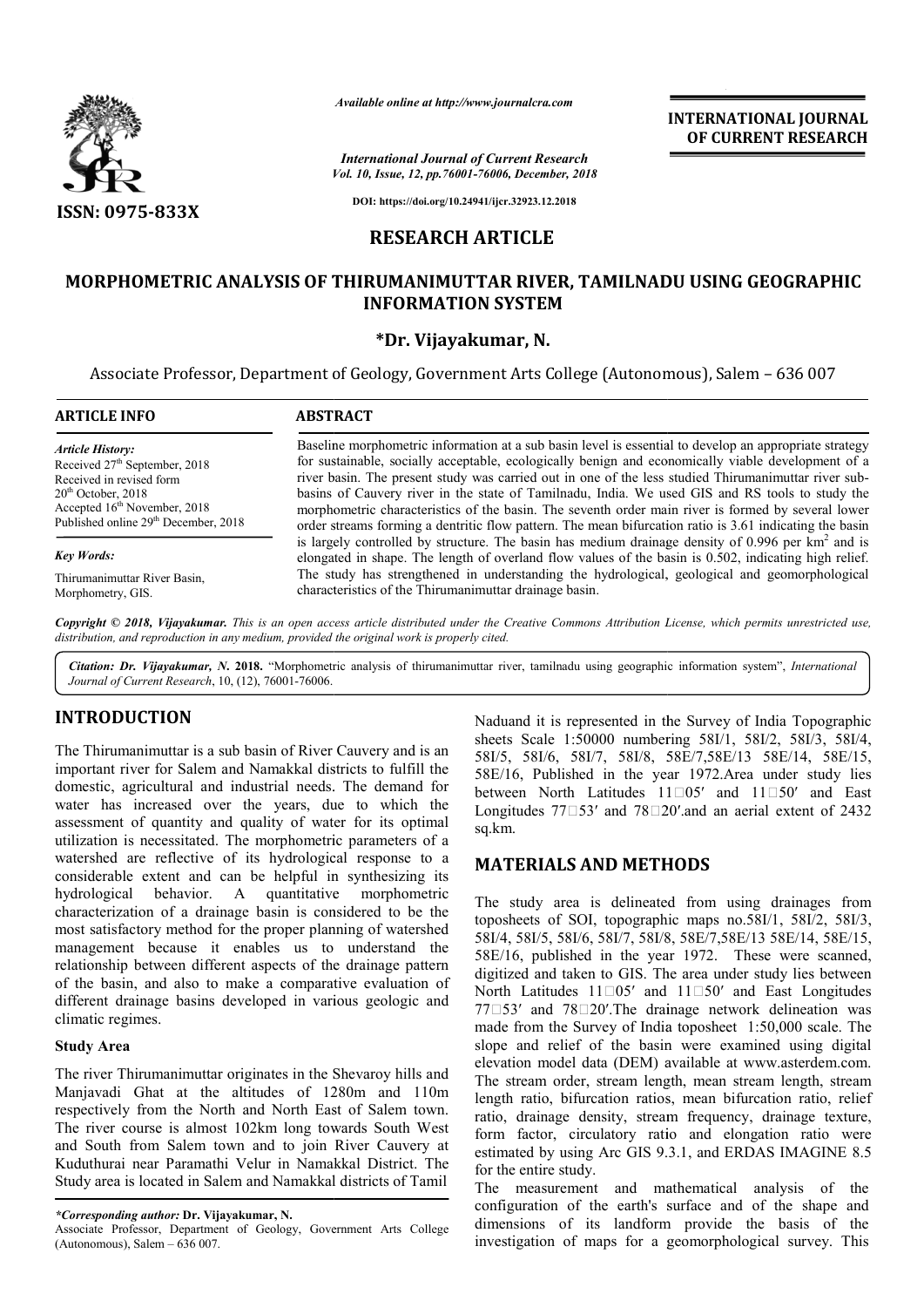approach has recently been termed as Morphometry. The area, altitude, volume, slope, profile and texture of landforms comprise principal parameters of investigation. Dury (1952), Christian (1957) applied various methods for landform analysis, which could be classified in different ways and their results presented in the form of graphs, maps or statistical indices. The morphometric analysis of the Thirumanimuttar sub basin was carried out on the Survey of India topographical maps. No 58I/1, 58I/2, 58I/3, 58I/4, 58I/5, 58I/6, 58I/7, 58I/8, 58E/7,58E/13 58E/14, 58E/15, 58E/16 on the scale 1:50,000. The lengths of the streams; areas of the watershed were measured by using ArcGIS-9.3.1 software, and stream ordering has been generated using Strahler (1952) system. This was used here for linear, areal and relief aspect's assessment, i.e. Horton (1945) for stream ordering, stream number, stream length, stream length ratio, bifurcation ratio, length of overland flow, rho coefficient, form factor,  $\&$  stream frequency; Strahler(1952) for a weighted mean bifurcation ratio, mean stream length, ruggedness number, & hypsometric analysis; Wolman (1964) for sinuosity index analysis; Mueller (1968).

for channel & valley index. Schumm(1956) for basin area, length of the basin, elongation ratio, texture ratio, a relief ratio & constant of channel Hack (1957) for length area relation; Chorely (1957) for lemniscate's; Miller (1960) for a circularity ratio; Smith (1939) for drainage texture; Gravelius (1914) for a compactness coefficient; Melton (1957) for a fitness ratio, & drainage density; Smart (1967) for a wandering ratio; Black (1972) for watershed eccentricity; Faniran (1968) for drainage intensity; Wentworth (1930) for slope analysis, and Pareta (2004) for erosion analysis

#### **Linear Aspects of the Channel System**

The linear aspects of drainage network such as stream order (U), bifurcation ratio (Rb), stream length (Lu) results have been presented in the Table .1.

**Stream Order (U):** In the drainage basin analysis, the first step is to determine the stream orders. In the present study, the channel segment of the drainage basin has been ranked

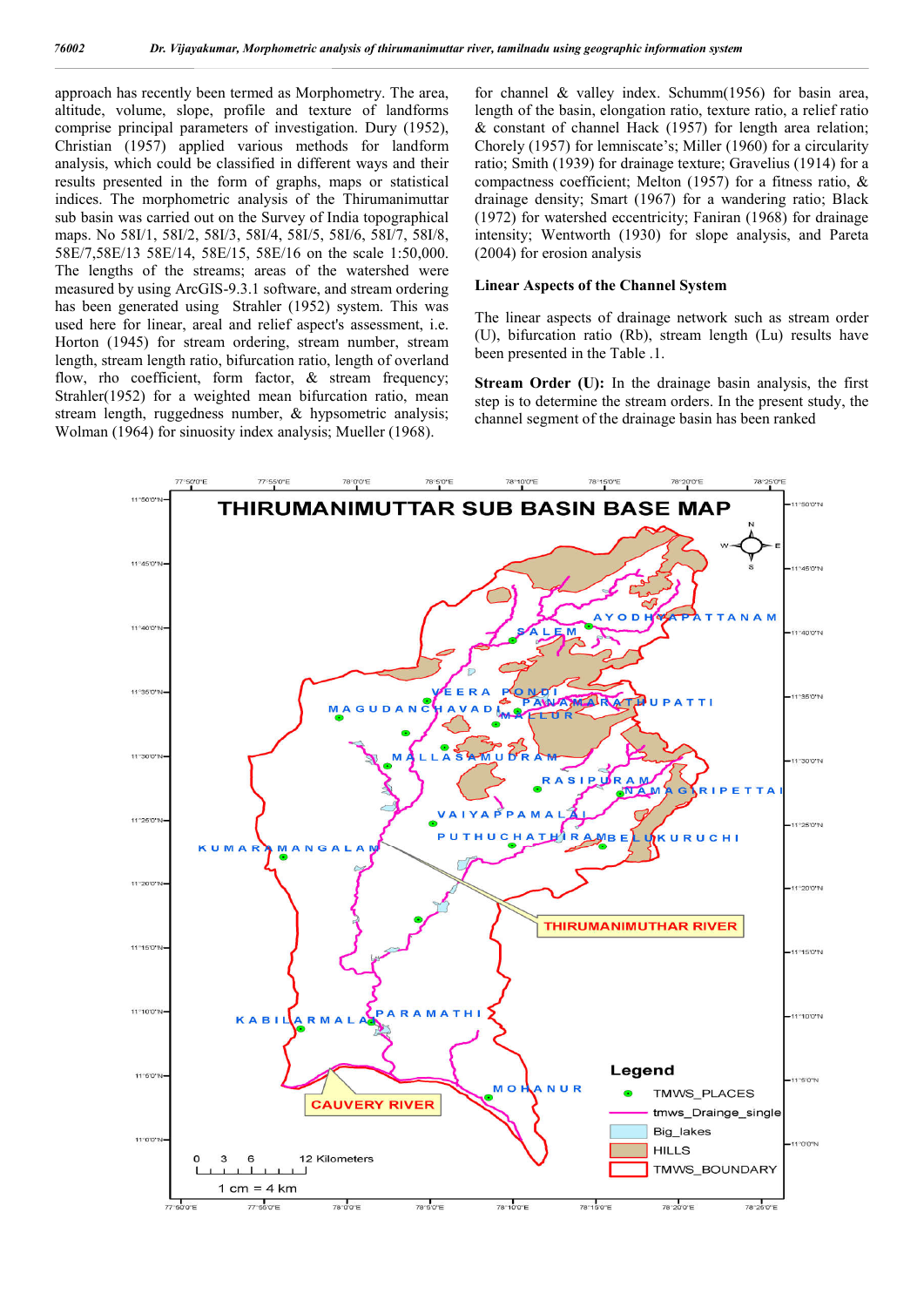according to Strahler"s stream ordering system. According to Strahler (1964), the smallest fingertip tributaries are designated as order 1. Where two first-order channels join, a channel segment of order 2 is formed and where two of order 2 joined, a segment of order 3 is formed, so on and so forth. The trunk stream through which all discharge of water and sediment passes is therefore, the stream segment of the highest order.

The study area is a 7th order drainage basin. The total number of 2578 streams were identified of which 1843 is 1st order streams; 539 are 2nd order; 148 are 3rd order, 36 in 4th order, 9 in 5th; 2 in 6th and one are indicating 7th order streams.

**Stream Length (Lu):** Stream length is one of the most significant hydrological features of the basin as it reveals surface runoff characteristic's streams of relatively smaller



| Table 1. Result of Morphometric Analysis |  |
|------------------------------------------|--|
|------------------------------------------|--|

| Morphometric Parameters              | Results |
|--------------------------------------|---------|
| Basin area(km2)                      | 2432km2 |
| Perimeter(km)                        | 312km   |
| Basin order                          | 7       |
| Basin Length(Lb) (km)                | 84km    |
| Relief Ratio(Rh)                     | 13.93   |
| Basin Relief(Bb) (km)                | 1170km  |
| Ruggedness Number(Rn)                | 1175    |
| Mean Bifurcation Ratio(Rb)           | 3.61    |
| Drainage Density(Dd) (km2)           | 0.996   |
| Stream Frequency(Fs)(km2)            | 1.060   |
| Texture Ratio (T) (km)               | 5.91    |
| Form Factor(Rf)                      | 0.344   |
| Circularity Ratio(Rc)                | 0.314   |
| Elongation Ratio(Re)                 | 0.660   |
| Length of overland flow( $LG$ ) (km) | 0.502   |
| Constant Channel Maintenance© (km)   | 1.004   |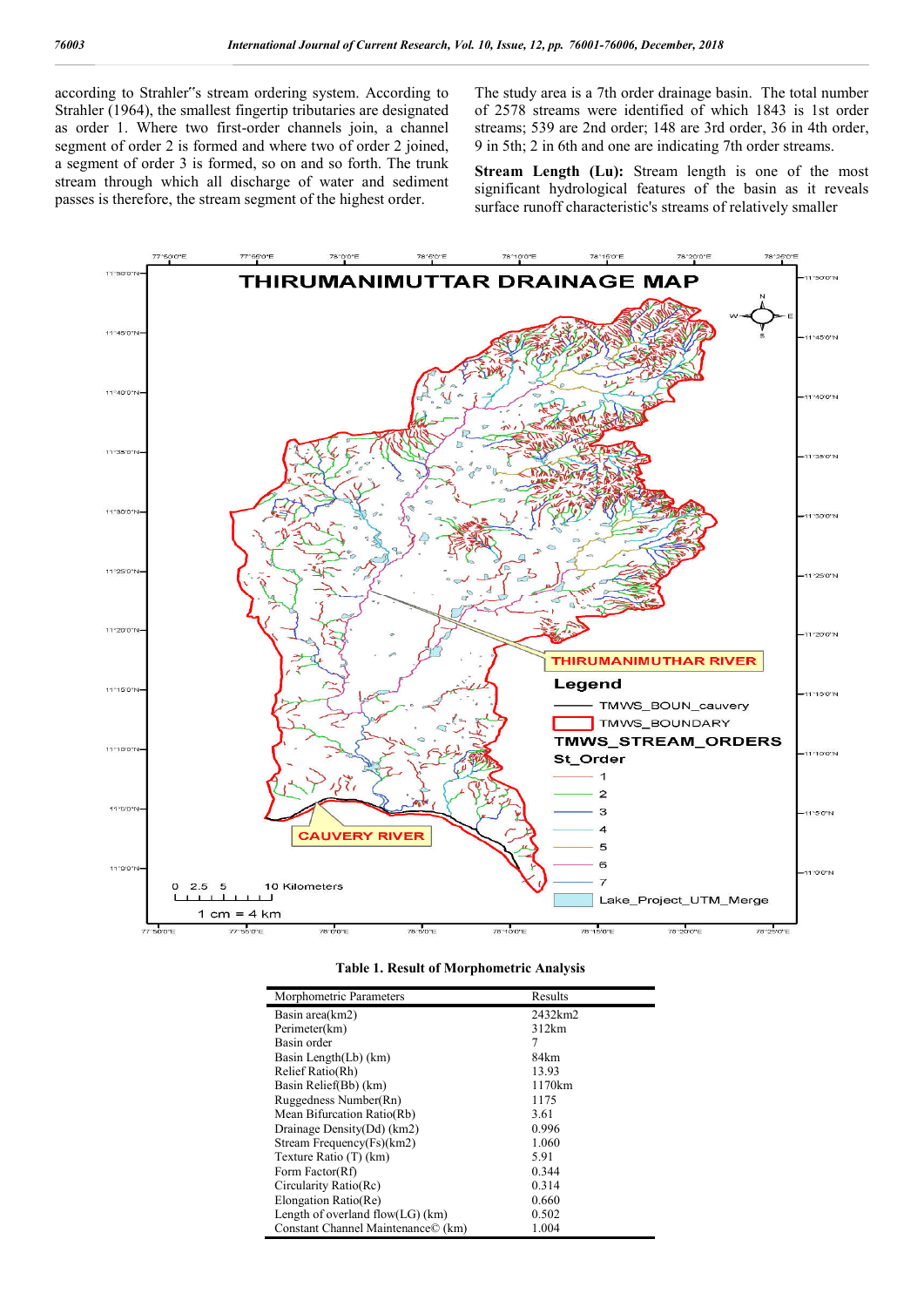lengths are characteristics of areas with larger slopes and finer textures. Longer lengths of streams are generally indicative of flatter gradients. Generally, the total length of stream segments is maximum in first-order streams and decreases as the stream order increases. The number of streams of various orders in the basin is counted and their lengths from a mouth to drainage divide are measured with the help of GIS software. The order wise mean stream length in the study area for the first order is 1327.991kms, 560.380kms for second order, 297.945 kms for third order, 107.768 kms for fourth order, 60.747 for fifth order, 55.676kms for sixth order and 11.172kms for the trunk stream.

## **Relief Aspects of the Study Area**

Basin relief is an important factor in understanding the denudational characteristics (the denudational landforms are formed as a result of active processes of weathering, mass wasting and erosion caused by different exogenetic geomorphic agents such as water, glaciers, wind, etc., the landforms formed by the agents of denudation are identified as pediments, pediplains etc.,) of the basin. Relief is the difference between the maximum and minimum elevations in the basin.

#### **Table 2. Result of Morphometric Analysis**

| Stream Order | Number of Stream | Bifurcation Ratio(Rb) | Stream Length(Lu) (km) | Stream Length Ratio (RI) | Mean Stream Length(Lms) |
|--------------|------------------|-----------------------|------------------------|--------------------------|-------------------------|
|              | 1843             | 3.42                  | 1327.991               | 2.37                     | 0.720                   |
|              | 539              | 3.64                  | 560.380                | 1.88                     | 1.013                   |
|              | 148              | 4.11                  | 297.945                | 2.76                     | 2.013                   |
|              | 36               |                       | 107.768                | l.77                     | 2.749                   |
|              |                  | 4.5                   | 60.747                 | .09                      | 6.749                   |
|              |                  |                       | 55.676                 | 4.98                     | 27.838                  |
|              |                  |                       | 11.172                 |                          | 11.172                  |

|  |  | Table 3. Stream analysis of Thirumanimuttar river basin |  |
|--|--|---------------------------------------------------------|--|
|  |  |                                                         |  |

| Stream<br>Order | Number<br>-of<br>streams Nu | Stream Number<br>Cumu. | Total<br>-of<br>length<br>streams Lu (Km) | Stream<br>Length<br>Cumu. (Km) | Length<br>Ratio | Mean<br>stream<br>length $(Km)$ | <b>Bifurcation</b><br>Ratio | Bifur-<br>Mean<br>cation Ratio |
|-----------------|-----------------------------|------------------------|-------------------------------------------|--------------------------------|-----------------|---------------------------------|-----------------------------|--------------------------------|
|                 | 1843                        | 1843                   | 1327.991                                  | 1327.991                       | 0.42            | 0.720                           | 3.41                        |                                |
|                 | 539                         | 2382                   | 560.380                                   | 1888.371                       | 0.53            | 1.039                           | 3.64                        |                                |
|                 | 148                         | 2530                   | 297.945                                   | 2186.316                       | 0.36            | 2.013                           | 4.17                        |                                |
| 4               | 36                          | 2566                   | 107.768                                   | 2294.084                       | 0.56            | 2.993                           | 4                           |                                |
|                 | 9                           | 2575                   | 60.747                                    | 2354.831                       | 0.91            | 6.749                           | 4.5                         | 3.62                           |
| 6               |                             | 2577                   | 55.676                                    | 2410.507                       | 0.20            | 2.783                           |                             |                                |
|                 |                             | 2578                   | 11.172                                    | 2421.679                       | ۰               | 1.117                           | $\overline{\phantom{a}}$    |                                |

#### **Mean Stream Length (Lsm)**

The mean stream length of a channel is the characteristic size of drainage network componentsand its contributing basin surface. It is calculated by dividing the total stream length of order "u" by thenumber of a stream of segments in the order. The mean stream lengths of study area are 0.720, 1.039, 2.013, 2.99, 6.749, 27.838 and 11.172 from First-order stream to Seventh order stream.

### **Stream Length Ratio (RL)**

The stream length ratio can be defined as the ratio of the mean stream length of a given order to the mean stream length of next lower order and having important relationship with surface flow and discharge. The ratio between orders in the study area differs from one order to another, which indicate slate youth to mature stage of geomorphic development.

#### **Bifurcation Ratio (Rb)**

The bifurcation ratio is the ratio of the number of stream segments of given order to the number of segments of next higher order (Horton 1945) considered the bifurcation ratio as an index of relief and dissection. It is well demonstrated that bifurcation ratio shows only a small variation in different regions on different environment except where powerful geological control dominates (Strahler 1957). The study area bifurcation ratio result shows that low in third order and high in second order ranges between 2 to 4.17 in which geology is reasonably homogeneous and no structural disturbances.

The maximum height of the Thirumanimuttar Riverbasin is 1280 m, and the lowest is 110m. Therefore, the relief of the basin is 1170 m. The basin length, relative relief and relief ratio of the area are given in Table 2.

### **ARIAL ASPECTASPECTS OF THE STUDY AREA**

The aerial aspects include drainage density, drainage texture, stream frequency, form factor, circularity ratio, elongation ratio and length of overland flow.

#### **DRAINAGE DENSITY (Dd)**

Drainage density is the total length of all the streamsin the watershed to the area of watershed. It helps indetermining the permeability and porosity of thewatershed and an indicator of landform elements instream eroded topography. Drainage density means the ratio of area of drains to the area of catchment. if drainage density is more, that means, more drains are there to drain off the water from the catchment. Hence, there will be less storage of water. All that results in more runoff generation. More quantity of water will be drained off from the catchment. And the water will move more quickly. Low drainage densityleads to coarse drainage texture while high drainagedensity leads to find drainage texture. Low drainage density generally result in the area of highly resistant or permeable subsoil material and high drainage density is the resultant of weak orim permeable subsurface material. The result shows the value 0.996 per square kilometers in study are suggesting that the area has permeable subsurface strata and is a characteristic feature of coarse drainage, which generally shows values less than 5.0.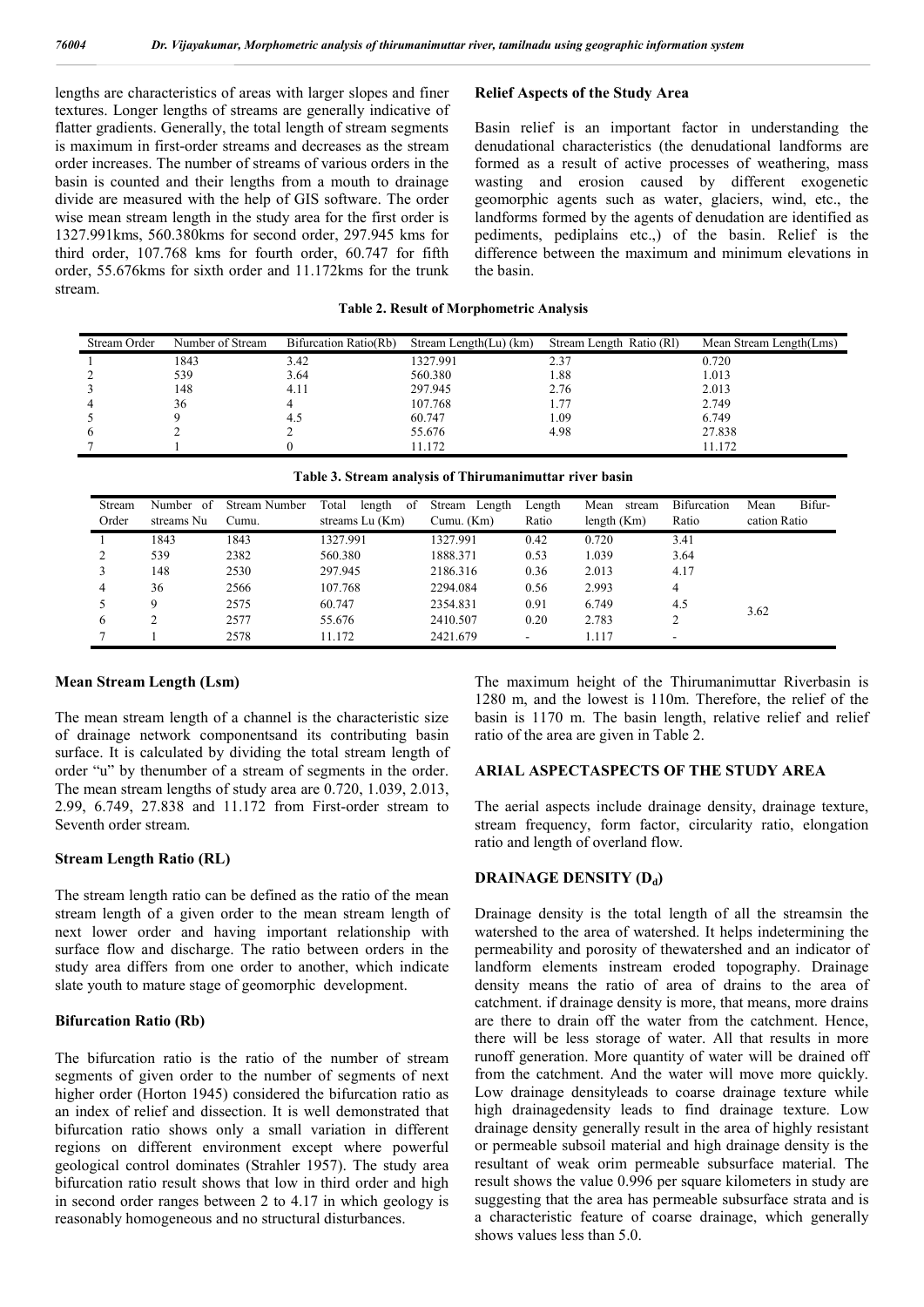## **Stream Frequency (F<sub>S</sub>)**

Stream frequency or channel frequency (Fs) is the total number of stream segments of all orders per unit area (Horton, 1932). It exhibits positive correlation with drainage density in the watershed indicating an increase in stream population with respect to increase in drainage density. The stream frequency value of the basin is 1.06..

## **Texture Ratio (T)**

Texture ratio (T) is an important factor in the drainage morphometric analysis which depends on the underlying lithology, infiltration capacity and relief aspect of the terrain. In the present study, the texture ratio of the basin is 5.91, which fell within the coarse drainage texture.

According to Smith, 1950 the Drainage texture can be classified into four categories viz:

- Coarse drainage texture: < 4
- Intermediate drainage texture: 4 10
- Fine drainage texture: 10-15
- Ultra fine drainage texture:  $> 15$

And the value obtained by using Smith method also reveals that the drainage basin falls in coarse drainage texture (the calculated value is 0.939).

## **Form Factor Ratio (Rf)**

Quantitative expression of drainage basin outline form was made by Horton (1932) through a form factor ratio  $(R_f)$ , which is the dimensionless ratio of basin area to the square of basin length. Basin shape may be indexed by simple dimensionless ratios of the basic measurements of area, perimeter and length (Singh, 1998). The value of a form factor would always be less than 0.7854 (for a perfectly circular basin). Smaller the value of a form factor, more elongated will be the basin. The basins with high form factors have high peak flows of shorter duration, whereas, elongated sub-watershed with low form factors have lower peak flow of longer duration. The form factor value of the basin is 0.344, which indicate a lower value of form factor and thus represent elongated in shape. The elongated basin with the low form factor indicates that the basin will have a flatter peak of flow for longer duration. Flood flows of such elongated basins are easier to manage than of the circular basin.

### **Circularity Ratio (Rc)**

Miller (1953) defined a dimensionless circularity ratio (Rc) as the ratio of basin area to the area of circle having the same perimeter as the basin. He described the basin of the circularity ratios range 0.314 which indicated strongly elongated and highly permeable homogenous geologic materials. He described the basin of the circularity ratios range 0.4 to 0.5, which indicates strongly elongated and highly permeable homogenous geologic materials. The circularity ratio value (0.31) of the basin corroborates the Millers range which indicating that the basin is elongated in shape, low discharge of runoff and highly permeability of the subsoil condition.

### **Elongation Ratio (Re)**

Schumn (1956) used an elongation ratio (Re) defined as the ratio of diameter of a circle of the same area as the basin to the

maximum basin length. It is a very significant index in the analysis of basin shape, which helps to give an idea about the hydrological character of a drainage basin. The Re values generally ranges between 0.6 and 1.0 over a wide variety of climate and geologic types. Values near to 1.0 are the characteristics of the region of very low relief, while values in the range of 0.6 - 0.8 usually occur in the areas of high relief and steep ground slope (Strahler 1964). These values are further categorized as circular  $(>0.9)$ , oval  $(0.9-0.8)$  and less elongated  $( $0.7$ ). The Re value of study area is 0.66, which$ indicates the drainage basin is high relief and less elongated.

### **Length of Overland Flow (Lg)**

Length of overland flow is referred to as the distance of flow of the precipitated water, over the land surface to reach the stream. The result obtained for the study area was 0.502 km. The value of overland flow is higher in the semi-arid regions than in the humid and humid temperate regions, in addition to an absence of vegetation cover in the semi-arid regions is primarily responsible for lower infiltration rates and for the generation of higher surface flow (Kale & Gupta, 2001). The low overland flow of Upper Jhelum basin clearly indicates that the catchment has a well-developed stream network and receives heavy rainfall as well.

#### **Constant of Channel Maintenance**

Constant of channel maintenance value for the present area is 1.004. The low value of channel maintenance is characterized by gentle slope, moderate to high relief and moderate to dense forest cover whereas the high value of channel maintenance is characterized by the gentle slope, high relief and dense forest cover.

#### **Conclusion**

The study of morphometric analysis of Thirumanimuttar using GIS retrieved that, Geographical Information System helps the researchers to analysis the drainage basin easily and accurately. The study of linear aspects of drainage basin result shows that, the basin has been formed in dendritic pattern with Seventh' order stream, plotting the logarithm of number of streams against stream's order shows a straight line which states the number of streams usually decreases as the stream order increases. The result of relief aspect shows the study area is high relief and high stream density, the result of areal aspect shows the texture of drainage falls within the intermediate drainage texture and the result of elongation ratio indicates the drainage basin is high relief and less elongated.

## **REFERENCES**

- Angillieri. M. Y. E. 2008. "Morphometric Analysis of Colanguil River Basin and Flash Flood Hazard, San Juan, Argentina," *Environmental Geology*, Vol. 55, No. 1, pp. 107-111. doi:10.1007/s00254-007-0969-2
- Clarke, J.I. 1966. "Morphometry from Maps", Essays in Geomorphology, *Elsevier Publ. Co.*, New York, Pp. 235- 274. Honore, G. 1999. "Our Land, Ourselves – a Guide to Watershed Management in India" *New Delhi: Government of India.*
- Dade. W. B. 2001. "Multiple Scales in River Basin Morphology," *American Journal of Science*, Vol. 301, No. 1.